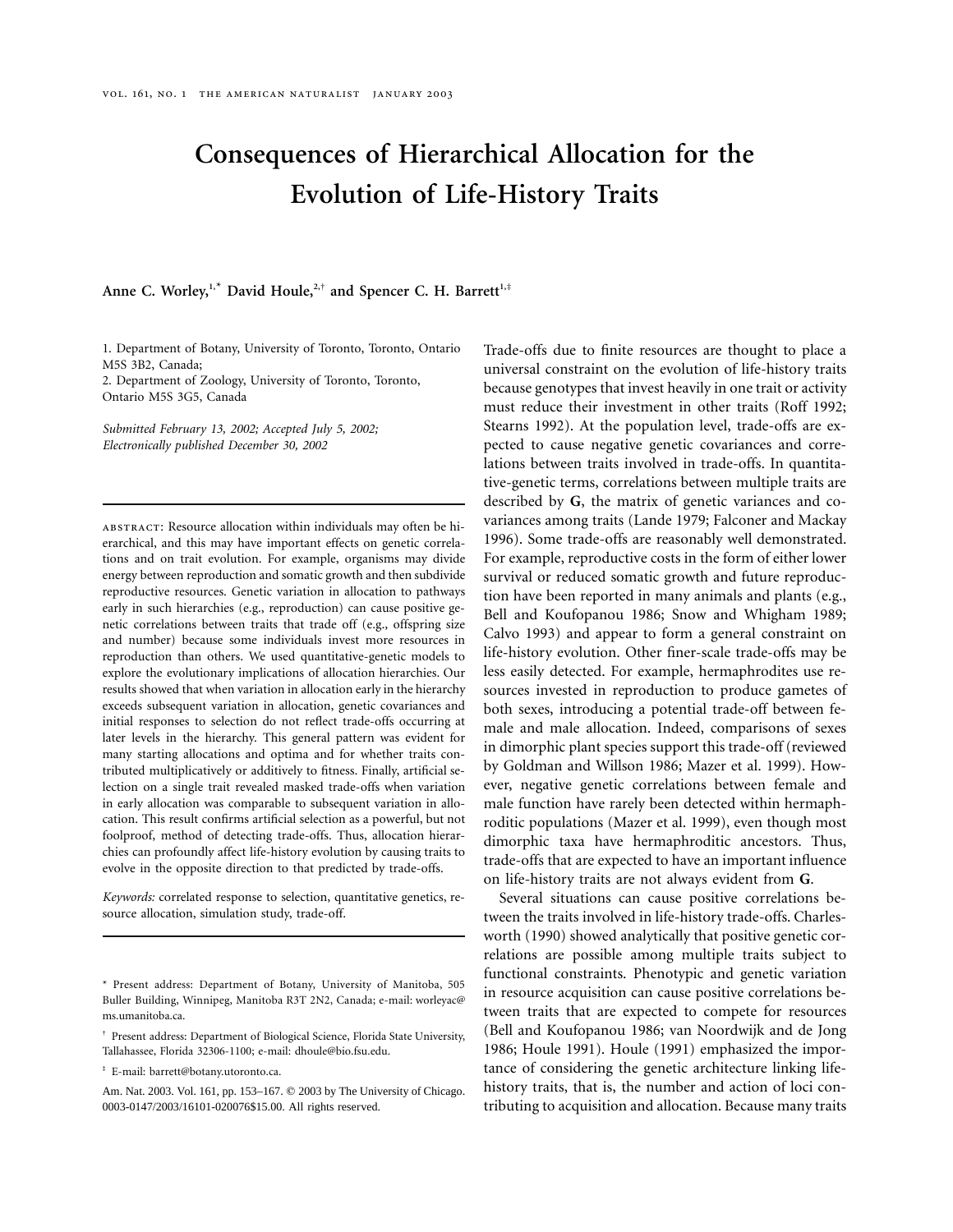affect an organism's ability to acquire resources, loci affecting acquisition are likely to outnumber those influencing allocation between any pair of traits, so that genetic variation for acquisition may exceed that for allocation (Charlesworth 1990; Houle 1991). De Laguerie et al. (1991) and de Jong (1993) extended the classic Y model of acquisition/allocation to recognize that many lifehistory traits probably result from a series of allocations made in a hierarchical manner. For example, plants may allocate resources between reproduction and vegetative functions and then subdivide reproductive resources between female and male function. Similarly, male animals may subdivide reproductive resources between mate attraction and gamete production. High variation in allocation to pathways early in the hierarchy (e.g., to reproductive vs. somatic tissues) may obscure trade-offs further along the hierarchy because some individuals invest more resources in reproduction than others (de Laguerie et al. 1991; de Jong 1993).

Thus, there are several reasons why **G** may not always reflect evolutionary constraints, and these reasons have received a good deal of attention in the context of the detection of trade-offs (Reznick 1985, 1992; Bell and Koufopanou 1986; de Laguerie et al. 1991; Houle 1991; de Jong 1993). They also raise questions about the evolutionary implications of the commonly observed positive or nonsignificant genetic correlations between traits involved in trade-offs. We were interested in how hierarchical allocation affected the evolution of traits involved in tradeoffs. To use our earlier example, what are the evolutionary consequences of a trade-off between female and male function if genetic variation in allocation to reproduction causes a positive genetic correlation between female and male traits?

Here, we argue that considering allocation hierarchies has the potential to yield insight into the question posed above. First, as explained earlier, variation in allocation early in hierarchies may cause positive genetic covariances between life-history traits. Second, expected genetic variances and covariances can be predicted from allocation fractions and their variances. The effects of evolutionary changes in allocation on **G** are therefore also predictable. Finally, allocation hierarchies allow us to predict how different amounts of genetic variation in allocation at each level of a hierarchy will influence life-history evolution. This is because  $R = G\beta$ , where *R* is the vector of responses and  $\beta$  the vector of selection gradients (Lande 1979, 1982). The second of these perspectives has been explored by de Jong (1993), who considered how changes in allocation fractions affect the likelihood of negative genetic correlations. The evolutionary implications of variation in allocation hierarchies have apparently not been considered. Here, we use quantitative-genetic models and computer simulations to explore how allocation hierarchies affect the evolution of life-history traits involved in trade-offs.

We ask the following specific questions about traits involved in a two-level hierarchy. First, how does relative variation in allocation at each level of the hierarchy influence the direction and rate of evolution? Second, how does relative variation within the hierarchy affect the time until a trade-off becomes evident from responses to selection, that is, increases in one trait that are accompanied by decreases in another trait? We consider each of these questions under scenarios that model both natural and artificial selection.

### **Development of the Model**

We assumed that finite resources were allocated to three measured traits,  $T_1$ ,  $T_3$ , and  $T_4$ , which were all under positive directional selection. The structure of the model implies infinite, randomly mating populations with no linkage disequilibrium, no epistasis, and no interactions between genotype and environment. All calculations and simulations were performed using Maple V, release 5.1 (Waterloo Maple, Waterloo, Ontario).

#### *Hierarchical Allocation and Genetic Variation*

We considered a two-level allocation hierarchy (fig. 1). Of the  $R<sub>T</sub>$  total resources, a fraction was allocated to one measured trait,  $T_1 \propto R_1 = R_T(1 - P_1)$ , and the remainder to other traits,  $R_2 = R_{\text{T}} P_1$ . Resources allocated to  $R_2$  were then subdivided between traits  $T_3 \propto R_3 = R_{\text{T}} P_1 (1 - P_2)$ and  $T_4 \propto R_4 = R_T P_1 P_2$ . Both allocation fractions,  $P_1$  and *P*<sub>2</sub>, were restricted to values between 0 and 1 and, in our simulation, each trait depended linearly on the resources allocated to it, so that  $T_n = R_n$ .

Each of  $R_T$ ,  $P_1$ , and  $P_2$  was assumed to result from additive effects of multiple loci that did not affect the other two traits, so that the three traits were independently distributed. We further assumed that  $R_T$ ,  $P_1$ , and  $P_2$  were normally distributed with variances of  $V_R$ ,  $V_p$ , and  $V_p$ , respectively. We assumed that changes in mean  $P_n$  did not affect  $V_{p}$ , so that  $V_{p}$  remained constant for each simulation. These assumptions are simplifications but are likely to be approximately correct if large numbers of loci influence each trait and when the allocation fractions do not approach the boundaries of 0 and 1. Because our focus was on evolutionary consequences of genetic variation in resource allocation, we did not incorporate environmental variation into our model. Genetic variances for each trait and covariances between traits were based on expected means and variances of products, and they reflected both mean allocation fractions and their variances (table 1; summarized in the next paragraph). Both de Laguerie et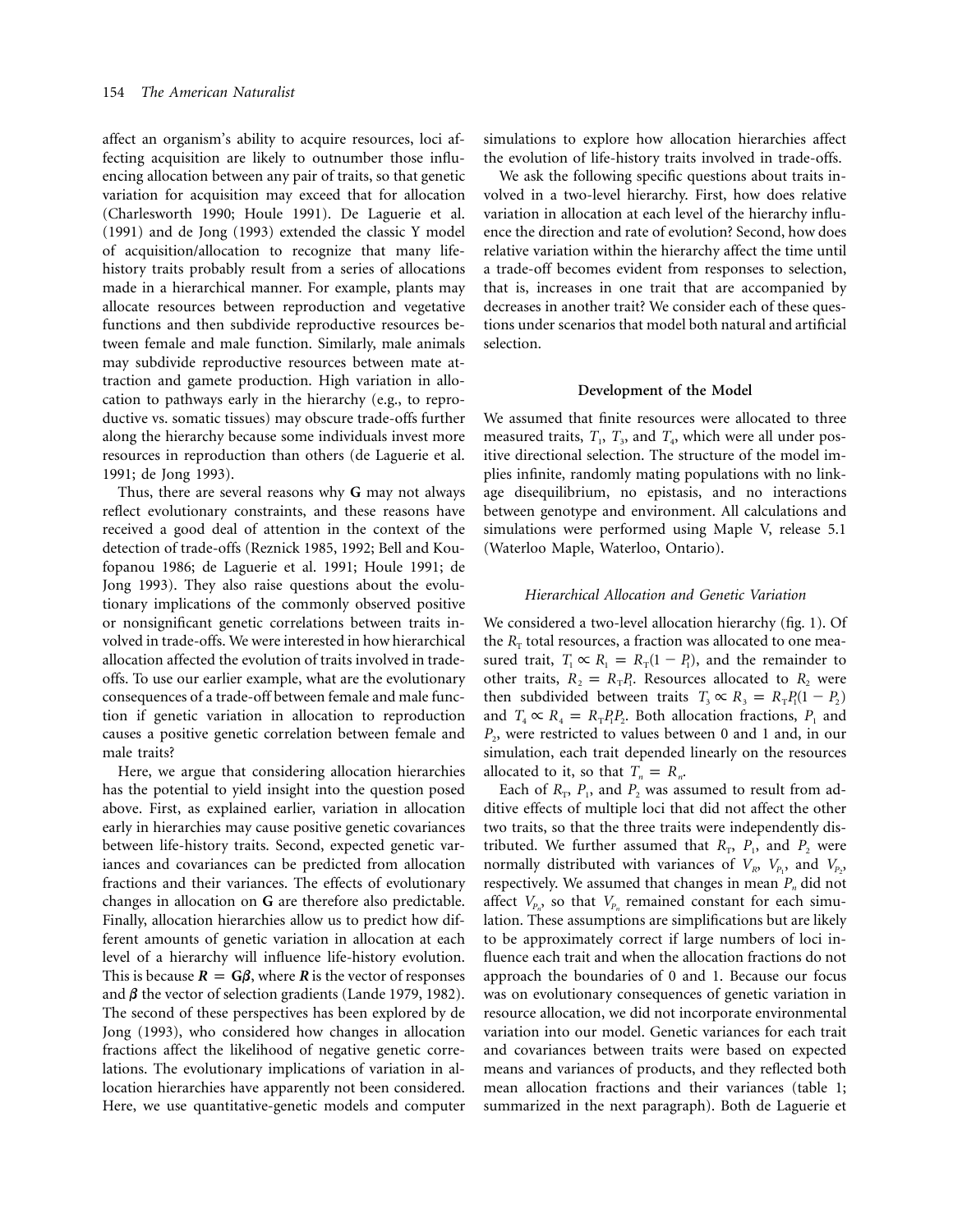

**Figure 1:** *a*, Two-level allocation hierarchy used in this simulation study. A fraction of the  $R_T$  total resources,  $1-P_1$ , is allocated to the first measured trait,  $R_1 = T_1$ , and the remainder,  $P_1$  to  $R_2$ . Similarly, a fraction of the resources allocated to  $R_2$ , 1- $P_2$ , is allocated to the second measured trait,  $R_3 = T_3$ , and the remainder to the third measured trait,  $T_4$ , b, Graphical illustration of how different levels of variation in  $P_1$  and  $P_2$  affect the covariance between  $T_3$  and  $T_4$ . The dashed lines represent the trade-off between  $T_3$  and  $T_4$ . As allocation to  $R_2$  increases, the trade-off lines move further from the origin because individuals can increase allocation to both  $T_3$  and  $T_4$ . The solid lines represent relative allocation to  $T_3$  and *T*4, and the shaded areas represent the range of phenotypes within a population. In the left panel, variation in  $P_1$  exceeds variation in  $P_2$ , so the measured relation between  $T_3$  and  $T_4$  is positive, despite the occurrence of a trade-off between these traits. In the right panel, variation in  $P_2$  exceeds variation in  $P_1$ , and the measured relation between  $T_3$  and  $T_4$ is negative. These ideas were developed by van Noordwijk and de Jong (1986), de Laguerie et al. (1991), Houle (1991), and de Jong (1993).

al. (1991) and de Jong (1993) also considered how variances in allocation influence **G** in the presence of a hierarchy.

Allocation fractions determine mean resource allocation to each trait, and their variances determine the amount of variation around that mean. Therefore, higher values of  $V_{P_1}$  and  $V_{P_2}$  increase genetic variation in each trait. Variation in  $P_1$  ( $V_{P_1}$ ) affects variation in all traits because  $P_1$ is at the base of the hierarchy (fig. 1*a*), whereas  $V_{P_2}$  only affects genetic variation in  $T_3$  and  $T_4$ . The relative magnitude of  $V_{P_1}$  and  $V_{P_2}$  is the most important parameter determining the sign of the covariance between  $T_3$  and  $T_4$ . When  $V_{P_1} \gg V_{P_2}$ , the covariance between  $T_3$  and  $T_4$  is positive because individuals with high allocation to  $R_2$  can invest more in both  $T_3$  and  $T_4$  than can individuals with low allocation to  $R_2$  (fig. 1*b*). The reverse is true when  $V_{P_1} \ll V_{P_2}$ . When  $V_{P_1}$  and  $V_{P_2}$  are of similar magnitude,  $P_1$ 

and  $P_2$  have a greater influence on the sign of genetic covariances. The covariance between  $T_3$  and  $T_4$  is more likely to be negative as  $P_1$  increases (i.e., increasing  $R_2 = R_3 + R_4 = T_3 + T_4$  and when  $P_2$  is closer to 1.0 or 0.0 than to 0.5 (also see de Laguerie et al. 1991; fig. 3 in de Jong 1993; sample **G** matrices in the appendix).

## *Natural Selection*

We considered two classes of fitness function. In both, we assumed an annual organism with an initial division of resources via  $P_1$  between somatic or vegetative growth,  $T_1$ , and reproduction,  $T_3 + T_4$ . Somatic allocation can be thought of as influencing the probability of survival so that total fitness through vegetative and reproductive functions is multiplicative. When deriving expressions for population mean fitness, *W*, we assumed that  $V_R = 0$ , so that  $R<sub>T</sub>$  was simply a constant reflecting resource availability. We made this assumption in order to concentrate on how various combinations of  $V_{P_1}$  and  $V_{P_2}$  influenced trait evolution. Initial simulations with  $V_R > 0$  resulted in almost identical direction of evolutionary change but slower rates (results not shown).

*Multiplicative Fitness.* In the first fitness scenario,  $T_3$  and *T*<sup>4</sup> each contributed multiplicatively to fitness. In addition, the fitness contribution of each trait was not directly affected by the values of the other trait. Specific examples that are likely to fit this scenario include division of reproductive resources between gamete production and mate attraction or division of carbon used for vegetative growth between photosynthetic machinery and defense compounds. The fitness of individual *j* was

$$
w_j = T_{1j}^{G_1} T_{3j}^{G_3} T_{4j}^{G_4},
$$
  
\n
$$
w_i = [R_{\rm T} (1 - P_{1j})]^{G_1} [R_{\rm T} P_{1j} (1 - P_{2j})]^{G_3}
$$
  
\n
$$
\times (R_{\rm T} P_{1j} P_{2j})^{G_4}.
$$
\n(1)

The exponents,  $G_1$ ,  $G_3$ , and  $G_4$ , described the shape of the fitness-gain curves associated with increased allocation to each trait. For example, when  $G_1 < 1$ , fitness gain through increased allocation to  $T_1$  was decelerating, whereas when  $G<sub>1</sub> > 1$ , the equivalent fitness gain was accelerating. Following Lande (1979), population mean fitness was described by

$$
\overline{W} = \int \int \int w \cdot f(T_1) f(T_3) f(T_4) \partial T_1 \partial T_3 \partial T_4, \qquad (2)
$$

where  $f(x)$  is a function describing the normal probability distributions for each trait. We were unable to obtain an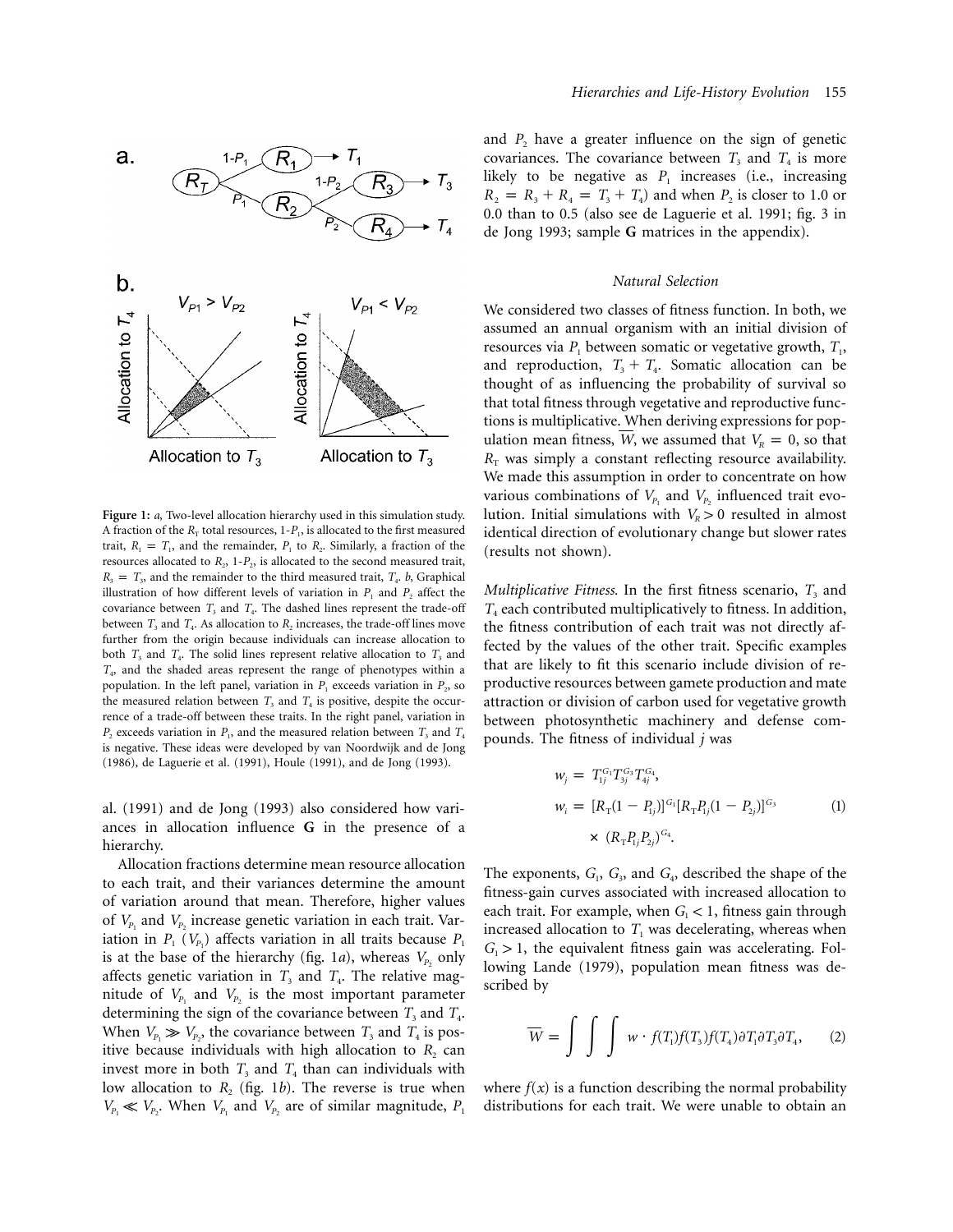Table 1: Formulas used to calculate variation within and covariation between the three measurable traits,  $T_1$ ,  $T_2$ , and  $T_4$ 

$$
\frac{T_1}{T_1}
$$
\n
$$
\frac{T_2}{T_1}
$$
\n
$$
\frac{1}{R_{\rm T}^2 V_{P_1} + (1 - \overline{P_1})^2 V_R + V_R V_{P_1}
$$
\n
$$
\frac{1}{R_{\rm T}^2 + V_R} \left(1 - \overline{P_2}\right) \left[-R_{\rm T}^2 V_{P_1} + \left[\overline{P_1}(1 - \overline{P_1}) V_R\right] - V_R V_{P_1}\right]
$$
\n
$$
\frac{1}{R_{\rm T}^2} \left[-R_{\rm T}^2 V_{P_1} + \left[\overline{P_1}(1 - \overline{P_1}) V_R\right] - V_R V_{P_1}\right]
$$
\n
$$
\frac{1}{R_{\rm T}^2 + V_R} \left[\overline{P_1}^2 + V_{P_1}\right] \left[(1 - \overline{P_2})^2 + V_{P_2}\right] - R_{\rm T}^2 \overline{P_1}^2 \left(1 - \overline{P_2}\right)^2
$$
\n
$$
\frac{1}{R_{\rm T}^2 + V_R} \left[\overline{P_2}\left(1 - \overline{P_2}\right) + V_{P_2}\right]
$$
\n
$$
\frac{1}{R_{\rm T}^2 + V_R} \left[\overline{P_2}^2 + V_{P_1}\right] \left[\overline{P_2}^2 + V_{P_2}\right] - R_{\rm T}^2 \overline{P_1}^2 \overline{P_2}^2
$$
\n
$$
\frac{1}{R_{\rm T}^2 + V_R} \left[\overline{P_1}^2 + V_{P_1}\right] \left[\overline{P_2}^2 + V_{P_2}\right) - R_{\rm T}^2 \overline{P_1}^2 \overline{P_2}^2
$$

Note: See figure 1.  $R_T$  represents total resource status,  $P_1$  represents allocation of  $R_T$  between  $R_1$  and  $R_2$ , and  $P_2$  represents allocation of  $R_2$  between  $T_3$  and  $T_i$ ; *V* refers to the population-level variances in resource status and allocation fractions. The formulas were derived by Bohrnstedt and Goldberger (1969) and are similar to those used by de Jong (1993).

analytical solution for this expression when  $G_1$ ,  $G_3$ , and  $G_4 \neq 1$ . Therefore, we obtained an approximate expression for *W* using a third-order Taylor expansion for equation (1) around the trait means,  $\overline{T_1}$ ,  $\overline{T_3}$ , and  $\overline{T_4}$ . Although we could not test the accuracy of the expression obtained directly, a similar expression obtained for  $G_1 = G_3 = G_4 = 1.0$  was obtained through both integration and the Taylor expansion. When these expressions were both used to calculate W, the Taylor expansion was accurate to within  $10^{-6}$ % of the true value.

The vector of partial selection gradients, Lande's (1979) gradient operator  $\nabla$  ln *W* =  $\beta$ , was obtained by taking partial derivatives of W (as estimated by the Taylor series) with respect to changes in trait means:

$$
\beta_{T_1} = \frac{\partial \overline{W}}{\partial \overline{T_1}},
$$
\n
$$
\beta_{T_3} = \frac{\partial \overline{W}}{\partial \overline{T_3}},
$$
\n
$$
\beta_{T_4} = \frac{\partial \overline{W}}{\partial \overline{T_4}}.
$$
\n(3)

*Additive, Frequency-Dependent Fitness.* The second scenario we considered is one in which hermaphroditic individuals allocated reproductive resources between gametes that were female,  $T_3$ , or male,  $T_4$ . Here we included terms to account for the frequency-dependent nature of selection on reproductive allocation. In general, population mean fitness must be equal through male and female function because every individual has a mother and a father (Charnov 1982). If male fertility is limited primarily by access to female gametes (cf. Bateman 1948) and female fertility by production of female gametes (here  $T_3$ ) that all become offspring, then  $\overline{W} = 2\overline{W}_T$ . The following expression (Charlesworth and Charlesworth 1981; Lloyd 1984;

Charlesworth and Morgan 1991) describes the fitness of hermaphroditic individual *j*:

$$
w_j = w_{T_{3}j} + w_{T_{4}j},
$$
  
\n
$$
w_j = T_{1j}^{G_1} T_{3j}^{G_3} + T_{1j}^{G_1} T_{4j}^{G_4} \left( \frac{\overline{W}_{T_{3}}}{\overline{W}_{T_{4}}} \right).
$$
\n(4)

Thus, fitness gain through male function depends on an individual's relative contribution to the male gamete pool,  $T_{4}$ */W<sub>T</sub>*, and on the availability of female gametes for fertilization,  $W_{T_3}$ . In this scenario,  $W_{T_4}$  represents potential male fitness through gamete production rather than male fitness per se, which by definition equals  $W_{T_3}$ .

Once again, following Lande (1979), population mean female and male gamete production was described by

$$
\overline{W}_{T_3} = \int \int w_{T_3} \cdot f(T_1) f(T_3) \partial T_1 \partial T_3,
$$
  

$$
\overline{W}_{T_4} = \int \int w_{T_4} \cdot f(T_1) f(T_4) \partial T_1 \partial T_4,
$$
 (5)

where  $f(x)$  is a function describing the normal probability distributions for each trait. As before, we used Taylor expansions to obtain expressions for these integrals. In this case, the selection gradients for female and male fitness were

$$
\beta_{T_1} = \frac{\partial \overline{W}_{T_3}}{\partial \overline{T}_1} + \frac{\partial \overline{W}_{T_4}}{\partial \overline{T}_1} \times \overline{\overline{W}_{T_3}},
$$
\n
$$
\beta_{T_3} = \frac{\partial \overline{W}_{T_3}}{\partial \overline{T}_3},
$$
\n
$$
\beta_{T_4} = \frac{\partial \overline{W}_{T_4}}{\partial \overline{T}_4} \times \overline{\overline{W}_{T_3}}.
$$
\n(6)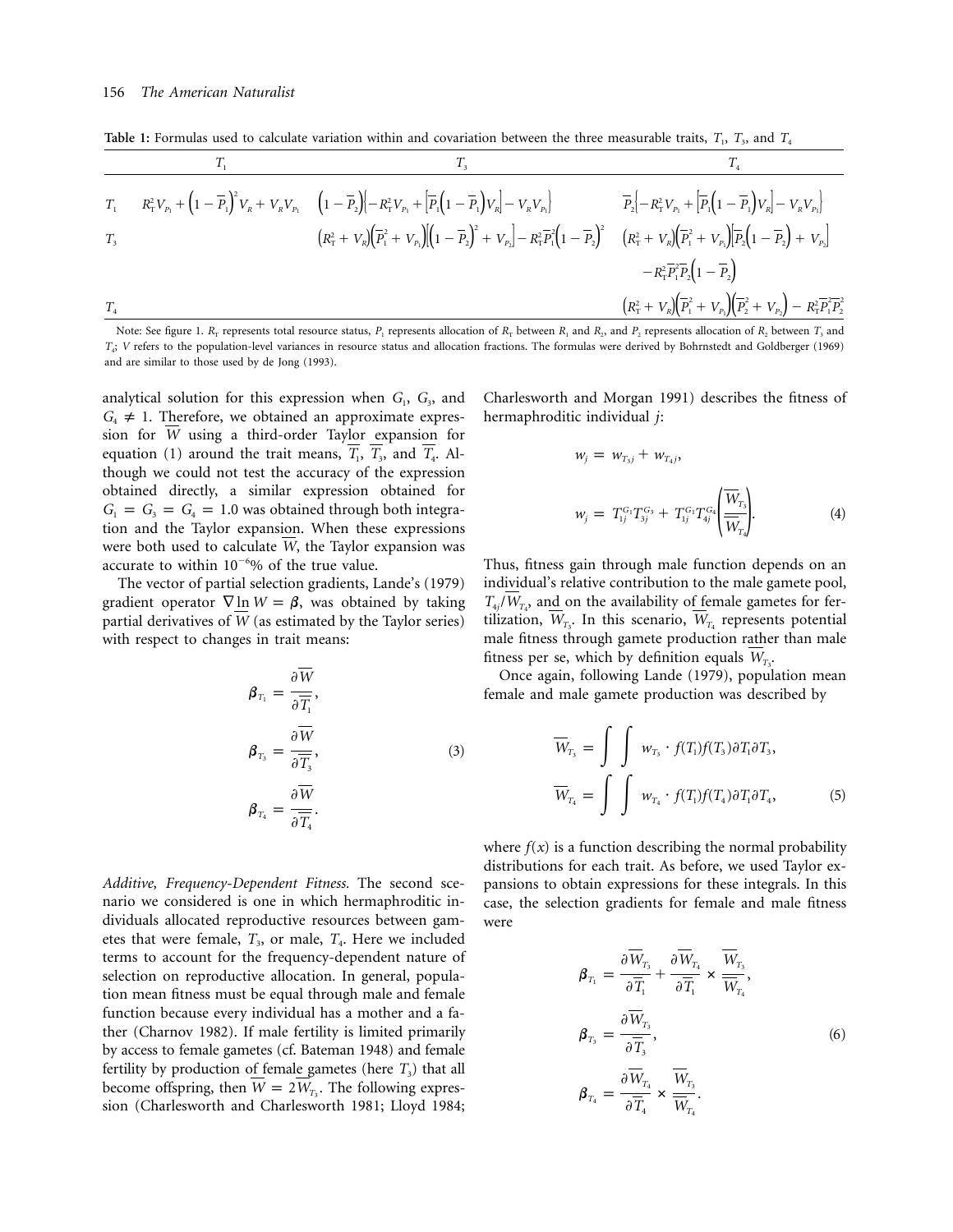The additional term,  $W_{T_3}/W_{T_4}$ , reflects the fact that the advantage of a change in male allocation should depend on the availability of female gametes relative to the mean production of gametes by competitors.

## *Artificial Selection*

In order to assess how hierarchical allocation affects responses to artificial selection, we assumed an experiment in which one trait was exposed to truncation selection. Predicting the effects of selection on all three traits was straightforward because we assumed all phenotypic variation to reflect genes of additive effect. Therefore, following Falconer and Mackay (1996), the selection differential for selected trait *x* could be predicted from *i*, the intensity of selection:

$$
S_x = i\sqrt{V_{px}} = i\sqrt{V_{ax}}, \qquad (7)
$$

where p refers to phenotypic and a to additive genetic variation. In general, the correlated selection differential,  $S'_y$ , on trait *y* through selection on *x* is

$$
S'_{y} = b_{\text{pyx}} S_x, \tag{8}
$$

where  $b_{\text{p}yx}$  describes the phenotypic correlation between *y* and *x*. Here, all variation was additive genetic so that  $b_{\text{p}yx} = b_{\text{a}yx} = r_a (V_{\text{a}y} / V_{\text{a}x})^{0.5}$ . Substituting this expression and equation (7) into equation (8) yields

$$
S'_{y} = r_{\rm a} \sqrt{\frac{V_{\rm ay}}{V_{\rm ax}}} i \sqrt{V_{\rm ax}} = r_{\rm a} i \sqrt{V_{\rm ay}},
$$
  

$$
S'_{y} = \frac{\text{Cov}_{\rm xy}}{\sqrt{V_{\rm ay}} V_{\rm ax}} i \sqrt{V_{\rm ay}} = i \frac{\text{Cov}_{\rm xy}}{\sqrt{V_{\rm ax}}}.
$$
 (9)

Thus, the effects of direct selection on each trait are given by equation (7) and indirect selection due to correlated traits by equation (9). These effects were summed to estimate the total selection gradient acting on each trait. Predicting the multivariate selection response, *R*, was made straightforward by the assumptions that all variation was genetic and that all natural selection was suspended:

$$
R = G\beta = GP^{-1}S = GG^{-1}S = S,
$$
 (10)

where  $P^{-1}$  is the matrix of phenotypic variances and covariances and *S* is the vector of selection differentials.

## **Simulations and Results**

#### *General Approach to Simulations*

We investigated how genetic variation in allocation fractions,  $V_{P_1}$  and  $V_{P_2}$ , influenced responses to natural and artificial selection. To simulate response to natural selection, we set population-mean allocation fractions at starting values differing from the optimal allocation. This scenario is analogous to a population occupying a new or altered environment. The response to selection in each generation was approximated as  $R = G\beta$ . This approximation ignores gametic disequilibria and any interactions among loci introduced by the multiplicative action of allocation genes (de Jong and van Noordwijk 1992; Dillmann and Foulley 1998). However, the error introduced by these effects is small when the variances are small, as in our simulations. Both **G** and  $\beta$  were recalculated each generation because genetic variances and covariances among traits and selection gradients depend on allocation fractions. Genetic variation in the allocation fractions,  $V_{P_1}$  and  $V_{P_2}$ , was assumed to remain constant during each simulation, and the simulations were run for enough generations to allow populations to reach optimal allocation; that is, all trait means remained constant. For each set of starting allocation, optimal allocation, and selection regime, we compared rate and direction of evolution for three combinations of  $V_{P_1}$  and  $V_{P_2}$ . These were  $V_{P_1}$  =  $10 \times V_{P_2}$ ,  $V_{P_1} = V_{P_2}$ , and  $10 \times V_{P_1} = V_{P_2}$ . We use the term "variance ratio," or  $V_{P_1}$ :  $V_{P_2}$ , to refer to the magnitude of  $V_{P_1}$  relative to  $V_{P_2}$ . Thus, variance ratios examined were  $V_{P_1}$ :  $V_{P_2} = 0.1$ , 1, and 10.

To investigate how genetic variation in allocation fractions affects responses to artificial selection, we assumed truncation selection on a single trait, either  $T_3$  or  $T_4$ . We assumed that all natural selection was suspended, which was equivalent to assuming that selected individuals had equal viability and fecundity. Starting allocations were as for natural selection. As for natural selection, we compared rate and direction of evolution for different combinations of  $V_{P_1}$  and  $V_{P_2}$ . We chose values of  $V_{P_1}$  and  $V_{P_2}$  that resulted in zero or positive correlations between traits  $T_3$  or  $T_4$  in order to simulate situations in which quantitative-genetic correlations would not reflect the trade-off between  $T_3$  and *T*<sub>4</sub>. These varied from 0.7  $\times$  *V*<sub>*P*<sub>1</sub></sub> = *V*<sub>*P*<sub>2</sub></sub> to 10  $\times$  *V*<sub>*P*<sub>1</sub></sub> = *V*<sub>*P*<sub>2</sub></sub>.

### *Natural Selection*

*Direction of Evolution.* We examined the effects of variance ratios ( $V_{p_1}$ :  $V_{p_2}$ ) on the evolution of  $T_1$ ,  $T_3$ , and  $T_4$  for 16 scenarios (table 2). Responses to selection were compared for two starting allocation patterns ("Start point" in table 2), and traits contributed to fitness either additively or multiplicatively. Optimal allocation patterns depend on the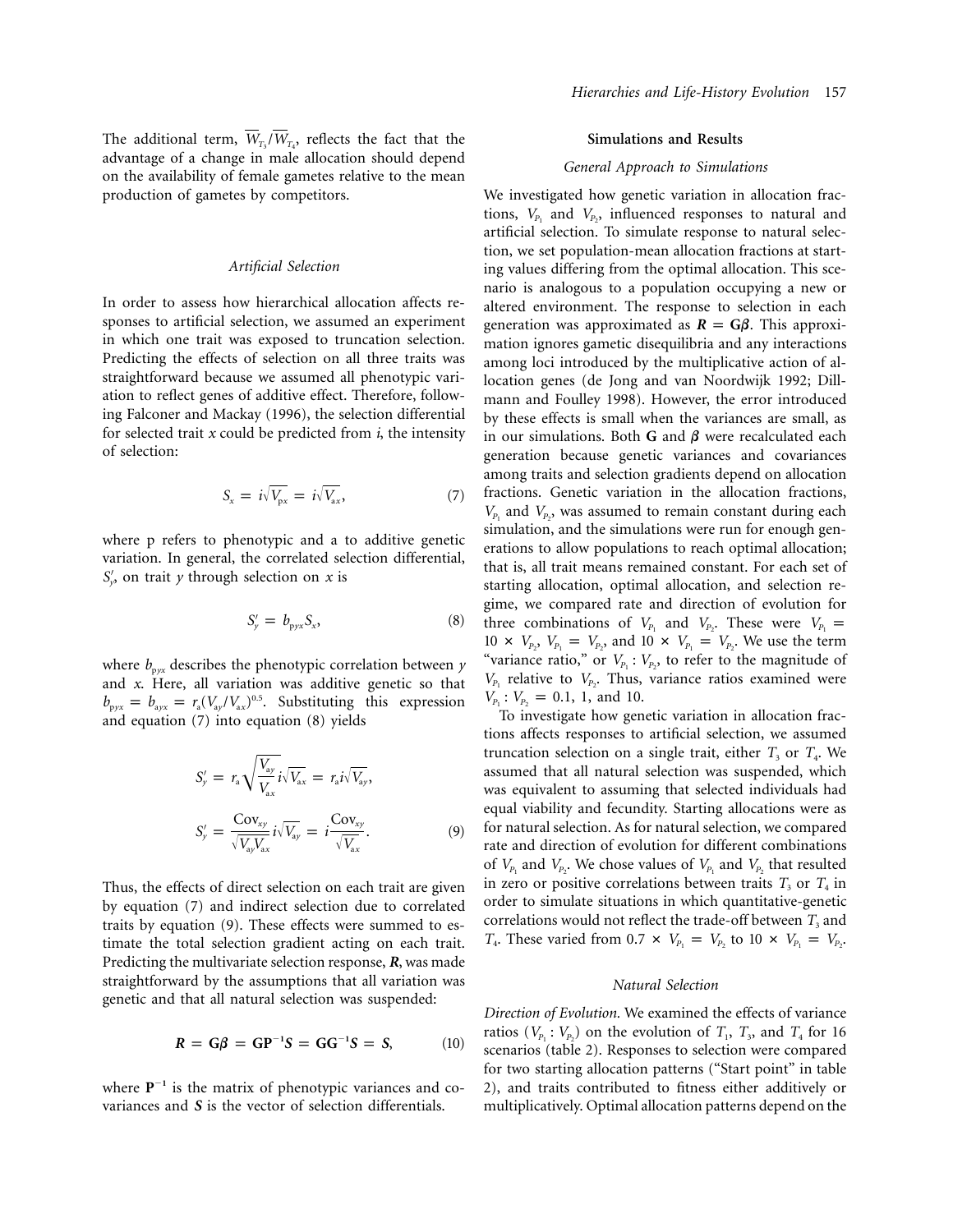|                | Start point                     |                                 |              |                |  |  |  |  |  |
|----------------|---------------------------------|---------------------------------|--------------|----------------|--|--|--|--|--|
|                | $T_1 = 6, T_2 = 1.2, T_4 = 2.8$ | $T_1 = 4, T_3 = 4.2, T_4 = 1.8$ |              |                |  |  |  |  |  |
| Fitness        | Additive                        | Multiplicative                  | Additive     | Multiplicative |  |  |  |  |  |
| Gain curve:    |                                 |                                 |              |                |  |  |  |  |  |
| 1              | $.5, 1.0, 1.0$ (fig. 2a)        | $.5, 1.0, 1.0$ (fig. 2b)        | .5, 1.0, 1.0 | .5, 1.0, 1.0   |  |  |  |  |  |
| 2              | $.5, 1.5, .5$ (fig. 2c)         | $.5, 1.5, .5$ (fig. 2d)         | .5, 1.5, .5  | .5, 1.5, 1.5   |  |  |  |  |  |
| Optimum:       |                                 |                                 |              |                |  |  |  |  |  |
| -1             | 1.0, .5, .5 (fig. $3a$ )        | 1.5, .4, .4 (fig. 3b)           | 1.0, .5, .5  | 1.5, .4, .4    |  |  |  |  |  |
| $\overline{2}$ | 1.0, 1.0, .5 (fig. $3c$ )       | 1.5, .5, .25 (fig. $3d$ )       | 1.0, 1.0, .5 | 1.5, .5, .25   |  |  |  |  |  |

**Table 2:** Gain curve parameters for the 16 scenarios used to test the effects of variance ratio  $(V_{P_1}: V_{P_2})$  on the evolution of traits involved in hierarchies

Note: Two combinations of initial allocation to  $T_1$ ,  $T_3$ , and  $T_4$  (start points) were tested.  $T_3$  and  $T_4$  contributed either additively or multiplicatively to fitness. Gain curve parameters,  $G_1$ ,  $G_3$ , and  $G_4$ , for each of the three traits determine the optimal allocation pattern. The two sets of gain curves specified in the top half of the table were the same for additive and multiplicative fitness but did not necessarily yield the same optima. The gain curve parameters in the bottom half of the table were chosen to yield similar optima for additive and multiplicative fitness. Figure number and panel showing the simulation results for the first start point are given in parentheses.

gain curve parameter for each trait, *G*1, *G*3, and *G*4, and on how traits contribute to fitness. In eight of the scenarios tested, gain curve parameters were identical for additive and multiplicative fitness, a situation that did not necessarily yield the same optimal allocation pattern (table 2, top half). In the remaining eight scenarios, gain curve parameters were chosen to yield a similar optimum for additive and multiplicative fitness (table 2, bottom half). For each combination of starting point, selection regime, and gain curves, we compared the direction of evolution for variance ratios of  $V_{P_1}$ :  $V_{P_2} = 10, 1,$  and 0.1. The values of  $V_{P_1}$  and  $V_{P_2}$  were 0.0003 or 0.003 and resulted in evolvability values from 0.08% to 5%, where evolvability  $=$  $(V_{T_n}/T_n^2) \times 100\%$  (Houle 1992).

As was predictable from changes in **G** (see "Hierarchical Allocation and Genetic Variation" and appendix), differences in the variance ratio had large effects on the direction of evolution (figs. 2, 3). In these figures, evolutionary changes perpendicular to the trade-off line correspond to evolution of  $P_1$ , whereas evolution of  $P_2$  is represented by changes parallel to the trade-off line, that is, changes in relative allocation to  $T_3$  versus  $T_4$ . The general effects of variance ratio were similar for all combinations tested and therefore are shown only for the first starting allocation in table 2. Initial evolutionary change was in the allocation fraction with the most variation, even if this meant the population initially evolved to a position more distant from the overall optimum than the starting point (figs. 2, 3).

The effects of variance ratio on trait evolution are detailed below. When the variance ratio was 10, indicating a  $V_{P_1}$  10 times that of  $V_{P_2}$ , initial change was primarily toward optimal  $P_1$  so that  $T_3$  and  $T_4$  either both increased or both decreased, even if selection favored increases in

one trait and decreases in the other (e.g., fig. 2*c*). Conversely, when the variance ratio was 0.1, initial change was primarily toward the optimal  $P_2$ , and the trade-off between  $T<sub>3</sub>$  and  $T<sub>4</sub>$  was immediately apparent from an increase in one trait and a decrease in the other (fig. 2). A variance ratio of 1 resulted in an intermediate trajectory. This general pattern held for both multiplicative and additive (frequency-dependent) selection, contrasting gain curve parameters (fig. 2), contrasting optima (fig. 3), and both starting points. However, it was less striking when the starting point and optimum differed mostly in one allocation fraction and not the other, so that most change was either parallel or perpendicular to the trade-off line (e.g., fig. 3*c*, 3*d*).

Exact evolutionary trajectories depended on selection regime, starting point, and gain curves. Identical gain curve parameters often led to different optima for multiplicative and additive selection and corresponding differences in evolutionary pathways (fig. 2). When gain curves were chosen to yield similar optima, the pathways to a given optimum differed slightly between selection regimes, with populations under multiplicative selection generally evolving more directly to the optimum (fig. 3). However, these differences did not alter the fact that high variance ratios masked the trade-off between  $T_3$  and  $T_4$ from initial responses to selection, whereas low variance ratios resulted in initial selection responses consistent with a trade-off.

*Rate of Evolution.* Rates of evolutionary change are illustrated by plotting population mean allocation every 10 generations (figs. 2, 3). These rates depended on genetic parameters, **G**, and on the strength of selection. The effects of  $V_{P_1}$  and  $V_{P_2}$  on initial rates of change can be seen by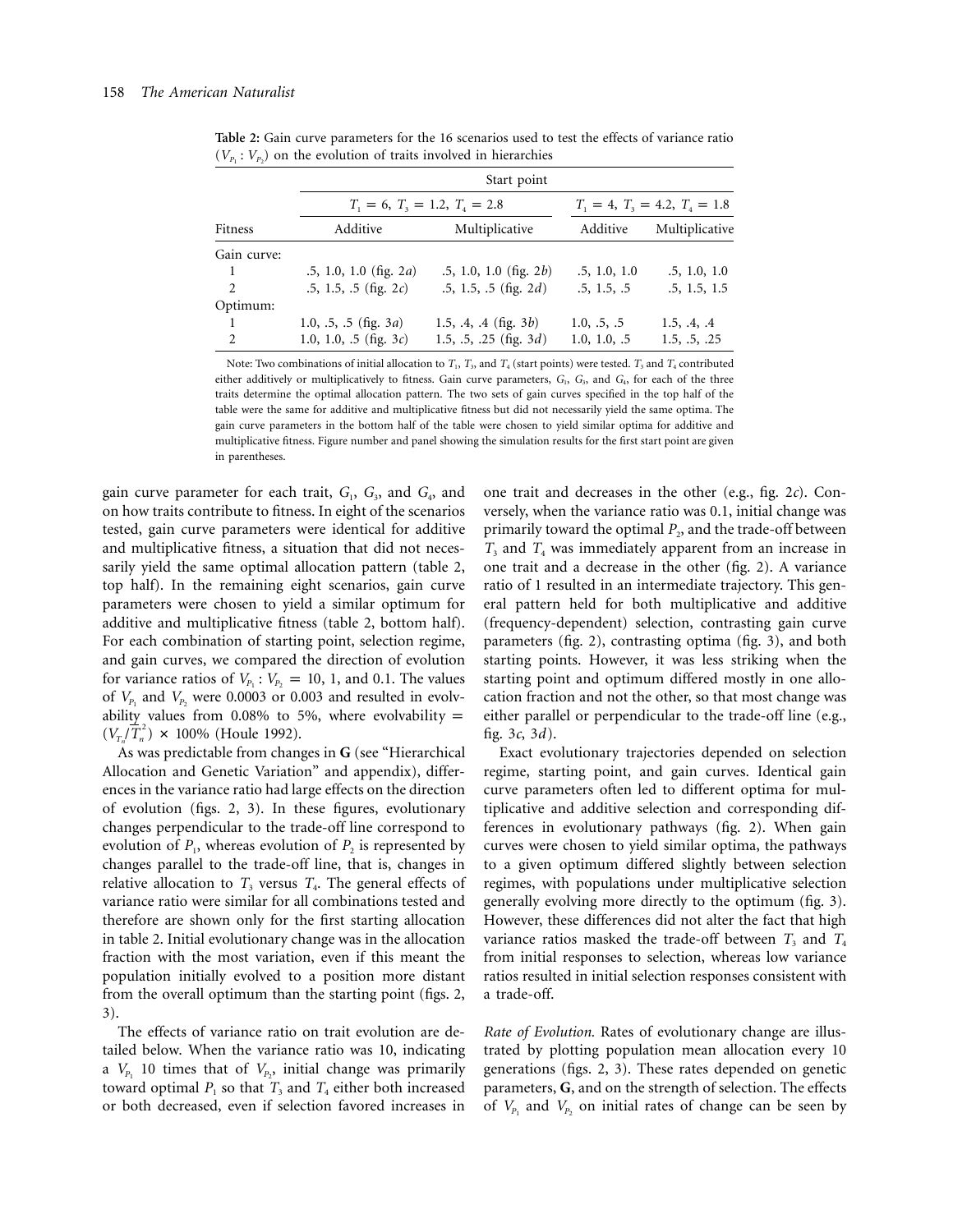

Figure 2: Evolutionary trajectories for contrasting fitness and gain curve parameters. In each plot, the straight line represents the trade-off between  $T_3$  and  $T_4$  when resources are evenly allocated between  $R_1$  and  $R_2$  ( $P_1 = 0.5$ ). Evolutionary changes in  $P_1$  are perpendicular to the trade-off line, and evolutionary changes in  $P_2$  are parallel to the trade-off line. Each simulation was conducted for variance ratios ( $V_{P_1}$  :  $V_{P_2}$ ) of 10, 1.0, and 0.1 and for the same starting allocation. Optimal allocations were determined by the gain curve parameters in table 2 and are indicated with asterisks. Symbols were plotted every 10 generations.

comparing rates of change among variance ratios. For example,  $V_{P_1}$  was the same for the ratio 1 ( $V_{P_1}$ :  $V_{P_2} = 1:1$ ) and 0.1 ( $V_{P_1}$ :  $V_{P_2} = 1$ : 10). Consequently, initial change in *P*<sub>1</sub>, that is, change perpendicular to the trade-off line, was similar (fig. 2*d*; fig. 3*a*, 3*b*; cf. position of symbols for variance ratios of 1 and 0.1). Similarly, initial change in *P*2, that is, change parallel to the trade-off line, was similar for variance ratios of 10 ( $V_{P_1}$ :  $V_{P_2} = 10$ : 1) and 1. Slight differences reflected contrasting selection pressures on populations at different allocations and evolutionary changes in **G**. The strength of selection was governed by gain curves and the distance between the population mean and optimal allocation, with larger gain-curve parameters and larger distances corresponding to stronger selection. In addition, evolution under additive selection was slower, even when populations evolved to similar optima (fig. 3).

*Time to Trade-Off.* Whether or not trade-offs between  $T_3$ and  $T_4$  are reflected in negative genetic correlations depends on allocation fractions and their variances (see "Hierarchical Allocation and Genetic Variation"). We were interested in how changes in variance ratio ( $V_{P_1}$ :  $V_{P_2}$ ) affect the time until trade-offs are apparent from the selection response, particularly in cases where the covariance between  $T_3$  and  $T_4$  was not negative. Trade-offs were considered apparent in the generation that  $T_3$  and  $T_4$  responded in opposite directions to selection, that is, one trait increased and the other decreased. Both differences

in the absolute amount of genetic variation and differences in variance ratio will affect rates of evolution and therefore the time until trade-offs are evident. We considered three values for  $V_{P_1}$ : 0.003, 0.00165, and 0.0003. For each  $V_{P_1}$ , we altered  $V_{P_2}$  to obtain variance ratios ranging from 0.1 to 10 and measured the number of generations until  $T<sub>3</sub>$ and  $T<sub>4</sub>$  responded in opposite directions to selection.

We examined the effects of the variance ratio on the number of generations until a trade-off was apparent for the 16 scenarios investigated above (table 2). The results fell into two general patterns. In the first category (fig. 4), trade-offs always became evident eventually because the difference between the starting point and optimum primarily involved change in opposite directions for  $T_3$  and *T*<sup>4</sup> (e.g., figs. 2*c*, 3). In our example of additive fitness, variance ratios  $<$ 0.7 caused  $T<sub>3</sub>$  to increase immediately and  $T<sub>4</sub>$  to decrease so that the trade-off between these traits was apparent in the first generation of selection (fig. 4*a*). The number of generations before the trade-off between  $T_3$  and  $T_4$  was apparent increased with variance ratios >0.7. This increase was sharper when  $V_{P_1}$  was low than when  $V_{P_1}$  was high (fig. 4). Low values of  $V_{P_1}$  meant that populations had lower genetic variation overall and that they evolved more slowly along the same trajectory. As a result, it took more generations for  $T_3$  and  $T_4$  to begin evolving in opposite directions. These patterns were very similar for multiplicative fitness (fig. 4*b*).

In the second category (fig. 5), trade-offs were only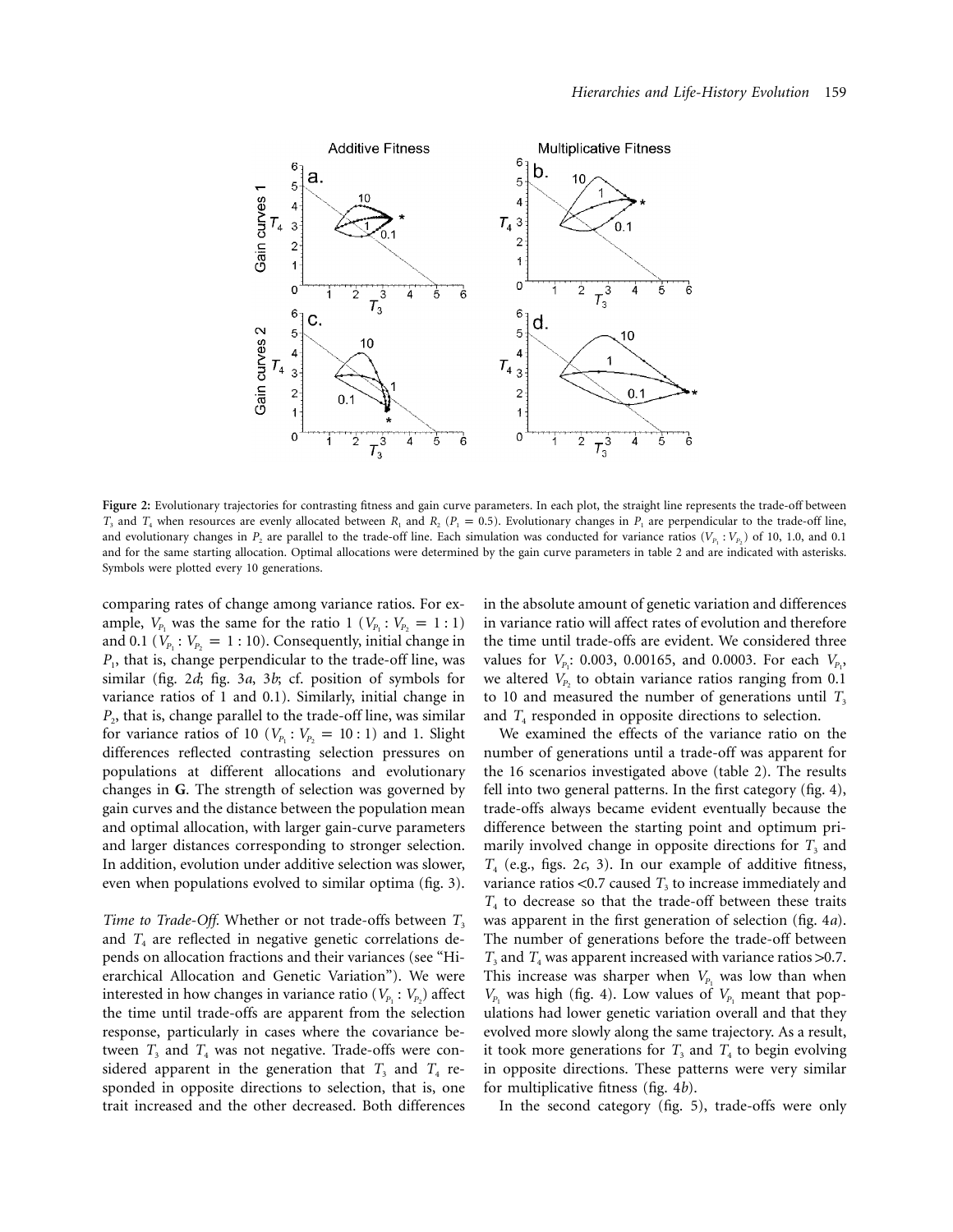

**Figure 3:** Evolutionary trajectories for contrasting fitness parameters and optimal allocation patterns. In each plot, the straight line represents the trade-off between  $T_3$  and  $T_4$  when resources are evenly allocated between  $R_1$  and  $R_2$  ( $P_1 = 0.5$ ). Evolutionary changes in  $P_1$  are perpendicular to the trade-off line, and evolutionary changes in *P<sub>2</sub>* are parallel to the trade-off line. Each simulation was conducted for variance ratios ( $V_p$ , :  $V_p$ ) of 10, 1.0, and 0.1 and for the same starting allocation. Optimal allocations were determined by the gain curve parameters in table 2 and are indicated with asterisks. Symbols were plotted every 10 generations.

sometimes evident from the selection response because the difference between the starting point and optimum primarily involved change in the same direction for  $T_3$  and *T*<sup>4</sup> (e.g., fig. 2*a*, 2*b*). When fitness was additive, variance ratios between 0.4 and 0.55 caused both  $T_3$  and  $T_4$  to increase throughout the simulation, and the trade-off between  $T_3$  and  $T_4$  never became evident (fig. 5*a*). However, variance ratios  $<$ 0.4 caused  $T<sub>3</sub>$  to increase immediately and *T*<sup>4</sup> to decrease so that the trade-off between these traits was apparent in the first generation of selection (fig. 5*a*). Variance ratios  $>0.55$  initially caused both  $T_3$  and  $T_4$  to increase, but the trajectory was indirect so that eventually one trait had to decrease and the other increase for the population to reach the optimum (fig. 2*a*, 2*b*). Once again, these patterns were qualitatively similar for multiplicative fitness (fig. 5*b*).

## *Artificial Selection*

We examined four scenarios to investigate how allocation hierarchies and variance ratios affect responses to artificial selection. We assumed selection on a single trait, either  $T_3$ or *T*4, and used the same two starting values examined for natural selection. For each of the four combinations, we chose two values for  $V_{P_2}$  (0.000165 and 0.0003). We then altered  $V_{P_1}$  to obtain variance ratios ranging from 0.7 to 10. The lowest value resulted in a near zero correlation between  $T_3$  and  $T_4$ , whereas the highest resulted in a large positive correlation. Thus, most variance ratios were high enough to cause a positive genetic correlation between  $T_3$ and  $T_4$  and to mask the trade-off between these traits. We measured responses to selection and the number of generations until a trade-off was evident at  $i = 1.554$ . This intensity corresponds to truncation selection on the upper 15% of the population.

Responses to artificial selection followed the same general patterns for the two different starting points, whether selection was on  $T_3$  or  $T_4$ , and for different overall levels of genetic variation (figs. 6, 7). Variance ratios had qualitative effects on evolutionary trajectories that were similar to those described above for natural selection. Lower variance ratios resulted in evolution parallel to the trade-off line, that is, one trait decreased and the other increased for most of the simulation. At higher variance ratios, evolutionary increases in both traits remained inconsistent with trade-offs for many generations, although the evolutionary trajectory eventually changed to a direction closer to the trade-off line (fig. 6). Depending on how long selection was carried out, the joint evolution of  $T_3$  and  $T_4$ could give the impression that these traits were either genetically uncorrelated or positively correlated. In our example, rates of evolution were faster with higher variance ratios because these variance ratios were achieved through an increase in  $V_{P_1}$  while holding  $V_{P_2}$  constant.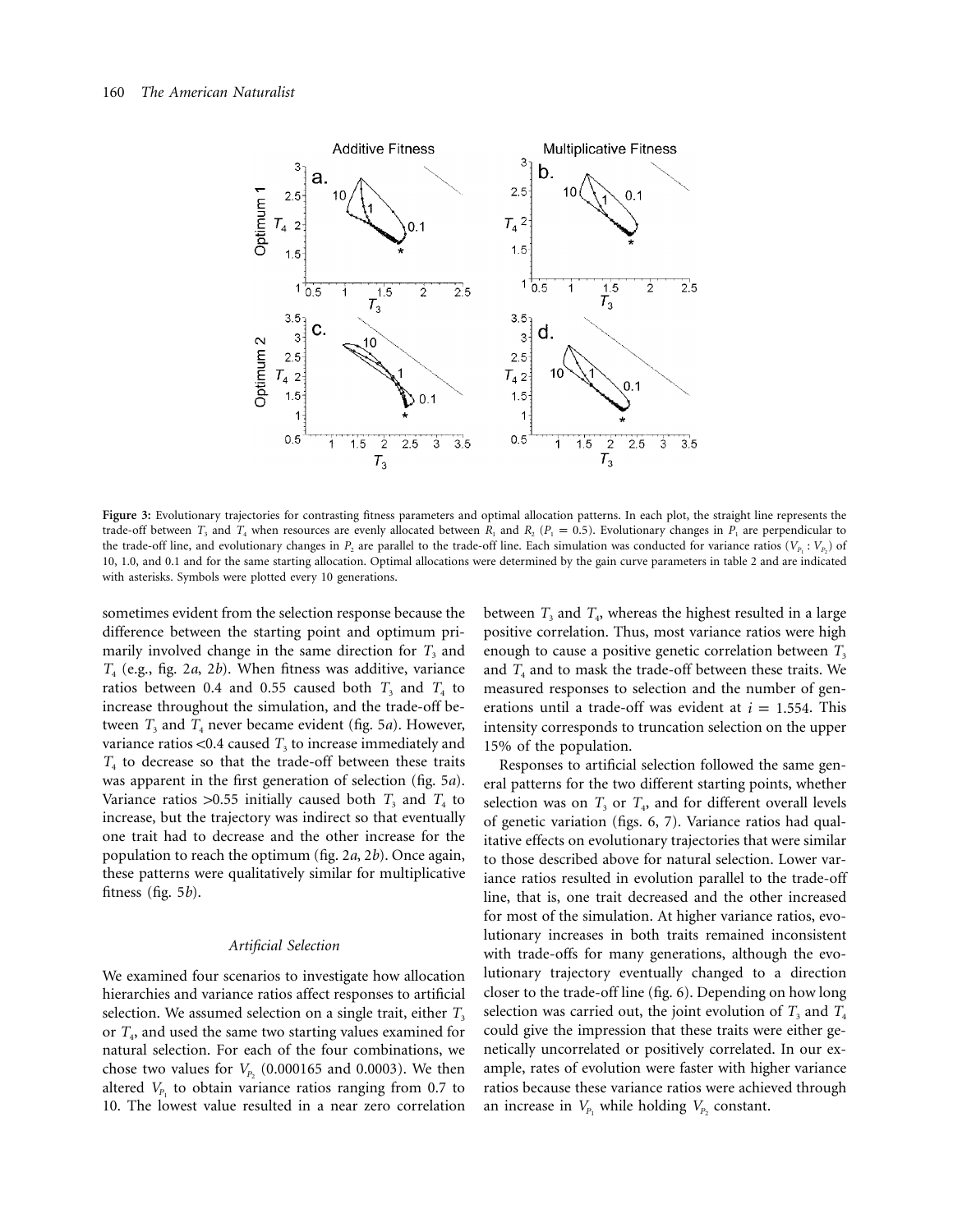

**Figure 4:** Number of generations until a trade-off between  $T_3$  and  $T_4$ was apparent from increases in one trait and decreases in the other for simulations in which the trade-off always became apparent. The effects of changes in variance ratio  $(V_{P_1}: V_{P_2})$  are shown for three values of  $V_{P_1}$ . *a*, Times corresponding to the simulation shown in figure 2*c. b*, Times corresponding to the simulation shown in figure 2*d*.

As for natural selection, greater variance ratios increased the number of generations before a trade-off was apparent from evolution of  $T_3$  and  $T_4$  (fig. 7). These increases occurred even though overall genetic variation, and rate of evolution, was greater for higher variance ratios. In our examples, trade-offs were generally evident within 20 generations when variance ratios were  $\langle 3 \rangle$  and sometimes within five generations. More generations of selection would be required to reveal trade-offs in the presence of higher variance ratios. Thus, while it is possible for artificial selection to reveal trade-offs that were not apparent from **G**, this is not ensured within the time frame of many experiments. Moreover, the rate of evolution may have been unrealistically high in our simulation because physical limitations on trait values were not incorporated into

our models, and genetic variation for the traits in question was assumed to remain high even after several generations of strong selection.

#### **Discussion**

This study indicates how allocation hierarchies may affect the direction and rate of evolutionary change in life-history traits. We assumed that resources were allocated in a simple two-level hierarchy and that **G** depended on allocation fractions at each level of the hierarchy and their genetic variances. Simulated responses to selection indicated that



**Figure 5:** Number of generations until a trade-off between  $T_3$  and  $T_4$  is apparent from increases in one trait and decreases in the other for simulations in which trade-offs did not necessarily become apparent from the selection response. The effects of changes in variance ratio  $(V_{P_1}: V_{P_2})$  are shown for three values of  $V_{P_1}$ , *a*, Times corresponding to the simulation shown in figure 2*a*. When variance ratios were between 0.4 and 0.55, trade-offs were never evident. *b*, Times corresponding to the simulation shown in figure 2*b*. Trade-offs were not evident when variance ratios were between 0.3 and 0.5.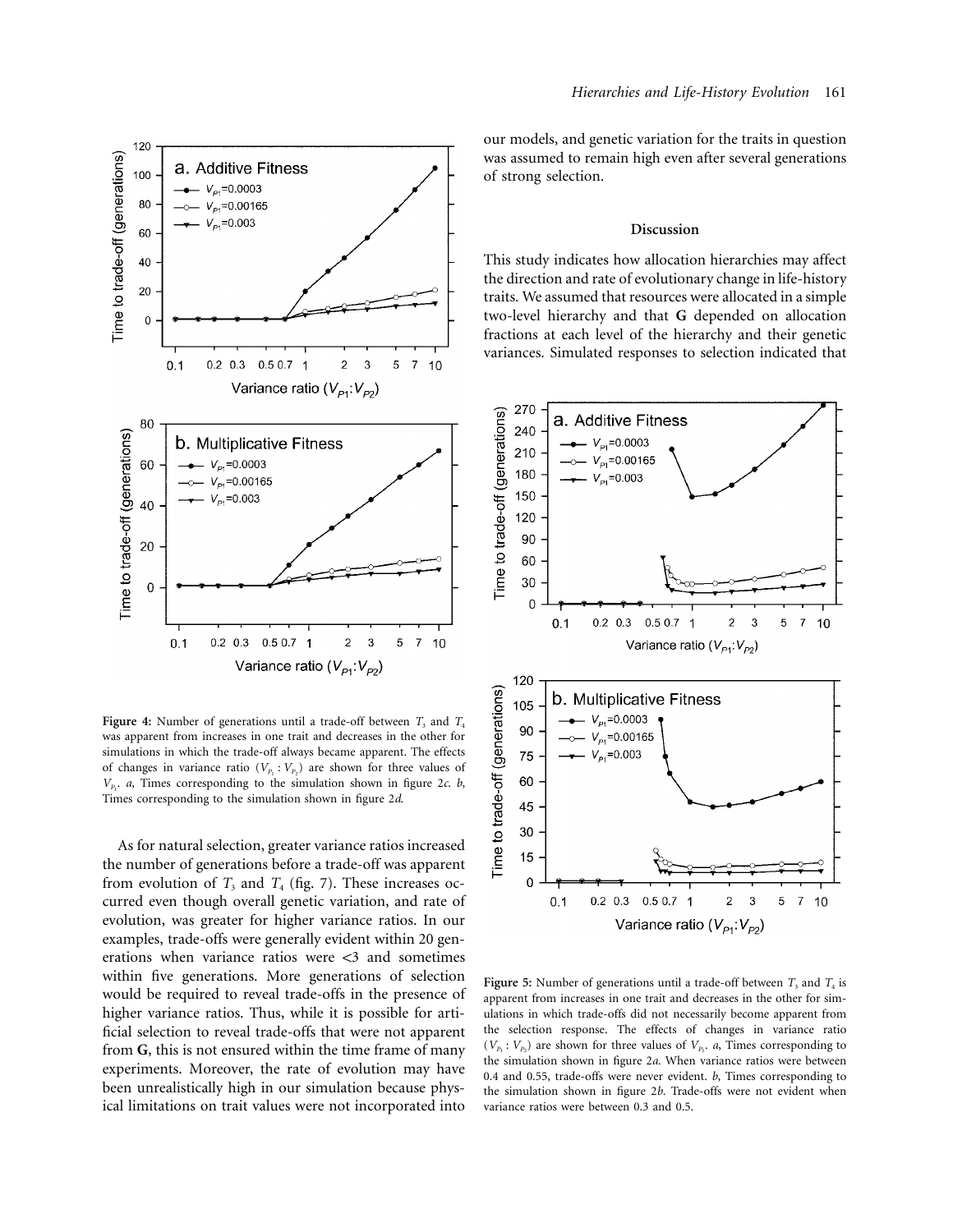**a.** Starting point 1, selection on  $T_3$ 



**Figure 6:** Direct and correlated responses to artificial selection for (*a*) increased  $T_3$  and (*b*) increased  $T_4$  for variance ratios of 1, 3, and 5. Symbols are plotted every three generations. Starting points 1 and 2 correspond to those shown in table 2.

evolutionary changes in traits that competed for resources were often inconsistent with trade-offs. Specifically, traits that used a common resource at the end of an allocation hierarchy frequently responded to selection with simultaneous increases or decreases in each trait mean, despite the presence of a trade-off between them. We discuss the implications of these findings and consider empirical data relevant to hierarchical allocation, limitations of the model, and directions for future research.

We primarily focus on two examples of a reproductive hierarchy in which resources invested in reproduction are subdivided either between offspring size and number or between female and male function. This approach allows us to discuss relevant empirical evidence in some detail. Of course, many other allocation hierarchies are possible. Other components of reproductive allocation that may compete for resources include gametes, secondary sexual characters, parental care, and mate attraction. Other components of somatic allocation include foraging, photosynthesis, defense mechanisms, current growth, and future growth.

### *Direction and Rate of Evolution*

Rates of evolution depend largely on the genetic variation available for selection to act on. Therefore, evolution is



**Figure 7:** Number of generations until a trade-off between  $T_3$  and  $T_4$  is apparent from responses to artificial selection that are in opposite directions. *a*, Times corresponding to the simulation shown in figure 6*a*. *b*, Times corresponding to the simulation shown in figure 6*b*. In both panels, the effects of changes in variance ratio  $(V_{P_1}: V_{P_2})$  are shown for two values of  $V_{P_2}$  and for selection on  $T_3$  and  $T_4$ .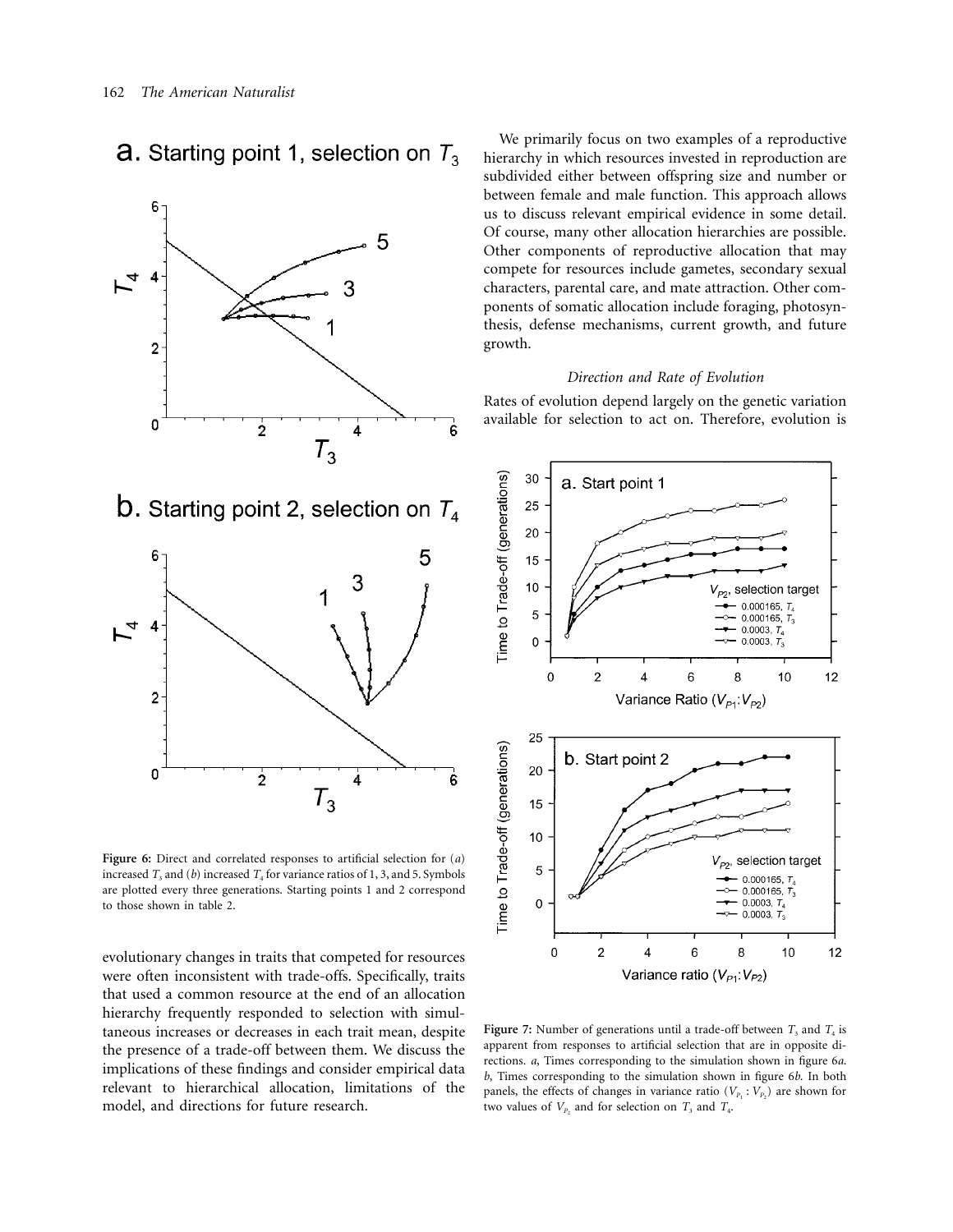expected to proceed most rapidly in directions with ample genetic variation (Via and Lande 1985; Schluter 1996, 2000). In our model of hierarchical allocation, when variation in one allocation fraction far exceeded variation in the other, initial evolutionary change was mainly in the variable allocation step. Although trait values were always constrained by both trade-offs in the hierarchy, one tradeoff essentially masked the other when variances were very unequal. These qualitative patterns probably apply fairly generally because they were robust to differences in selection regimes, starting points, and optima.

Whether and when trade-offs became apparent from responses to selection depended on both the ratio of allocation variances and the direction of selection. Variance ratios primarily determined when trade-offs became apparent. Hierarchical allocation masked trade-offs from initial responses to selection when variation in allocation at the base of the hierarchy equaled or exceeded that further along the hierarchy. This condition may often occur in natural populations. For example, many factors contribute to genetic variation in overall allocation to reproduction. Fecundity increases at the expense of longevity in fruit flies *Drosophila* (e.g., Zwaan et al. 1995), and life span varies negatively with the frequency of mating opportunities, as determined by fruit abundance, among 18 species in Panama (Sevenster and van Alphen 1993). Similarly, fecundity is negatively correlated with the ability to resist parasites in *Drosophila melanogaster* (Fellows et al. 1999), and resistance levels vary widely across Europe (Kraaijeveld and Godfray 1999). In these examples, populations contain substantial genetic variation for longevity or parasite resistance and therefore in allocation to reproduction. This variation may be sufficient to mask trade-offs among components of reproduction from comparisons of diverging populations. Similar situations seem likely to apply to other taxa.

Although extreme variance ratios delayed the effects of trade-offs in the selection response, they did not necessarily mask trade-offs indefinitely. However, the direction of selection may prevent a trade-off from ever becoming apparent. In hindsight, this is intuitively obvious. If a selection gradient favors a simultaneous increase in a pair of traits that are subject to a trade-off, both traits will increase, and the trade-off between them will never be apparent from responses to selection or from comparisons of populations at evolutionary equilibrium. How likely is this situation to affect the evolution of natural populations?

This question may be illuminated by considering the evidence for specific trade-offs. One example is female versus male function in hermaphroditic organisms. The evidence for a trade-off between female and male allocation in plants comes largely from comparisons within dimorphic populations, in which individuals of each morph exhibit gender specialization (Goldman and Willson 1986). However, few negative genetic correlations between female and male investment have been detected in species with hermaphroditic individuals (review in Mazer et al. 1999). De Laguerie et al. (1991) proposed hierarchical allocation as a potential explanation for this pattern. Mazer and Delesalle (1998) predicted that variation in sex allocation should be low in autonomously selfing species because flowers produce only enough pollen to fertilize their own ovules, introducing a positive correlation between pollen and ovule production. This reasoning suggests that comparative studies involving selfing species would not reveal a trade-off between female and male allocation. Thus, in some situations, neither within-population variation in allocation nor among-population comparisons will reveal life-history trade-offs.

Our simulations of artificial selection hold both encouragement and a cautionary note for the experimentalist interested in detecting negative genetic correlations. When variance ratios were comparable, artificial selection revealed trade-offs within 10 generations (figs. 6, 7). Thus, selection on species with short generation times may reveal masked trade-offs. In some cases, artificial selection has revealed trade-offs even more quickly. For example, tradeoffs between female and male allocation in *Spergularia marina* (Mazer et al. 1999), between flower size and number in *Silene latifolia* (Meagher 1994) and *Eichhornia paniculata* (Worley and Barrett 2000), and between pollen grain size and number in *Brassica rapa* (Sarkissian and Harder 2001) were revealed after only two or three generations of artificial selection. However, trade-offs may be less easily revealed through artificial selection when variance ratios are high, and even 10 generations exceeds the duration of most selection experiments. Furthermore, our results will not apply directly to experiments that do not control for aspects of natural selection such as variation in fecundity and viability. Indeed, seven generations of artificial selection on egg size in *D. melanogaster* did not reveal a trade-off between egg size and number (Schwarzkopf et al. 1999), even though comparative and phenotypic studies attest to the general significance of trade-offs between size and number (e.g., Roff 1992; Vonhof and Harder 1995; Worley and Barrett 2000; Worley et al. 2000; Leishmann 2001). Thus, artificial selection will not always reveal important life-history trade-offs.

In general, our results emphasize the importance of considering how resources might be allocated among traits. In particular, researchers should consider allocation events that might precede the trade-off in which they are interested. They could then either control for this variation experimentally, in their choice of populations or species for comparative studies, or measure how much it influences the correlation between the traits that are of primary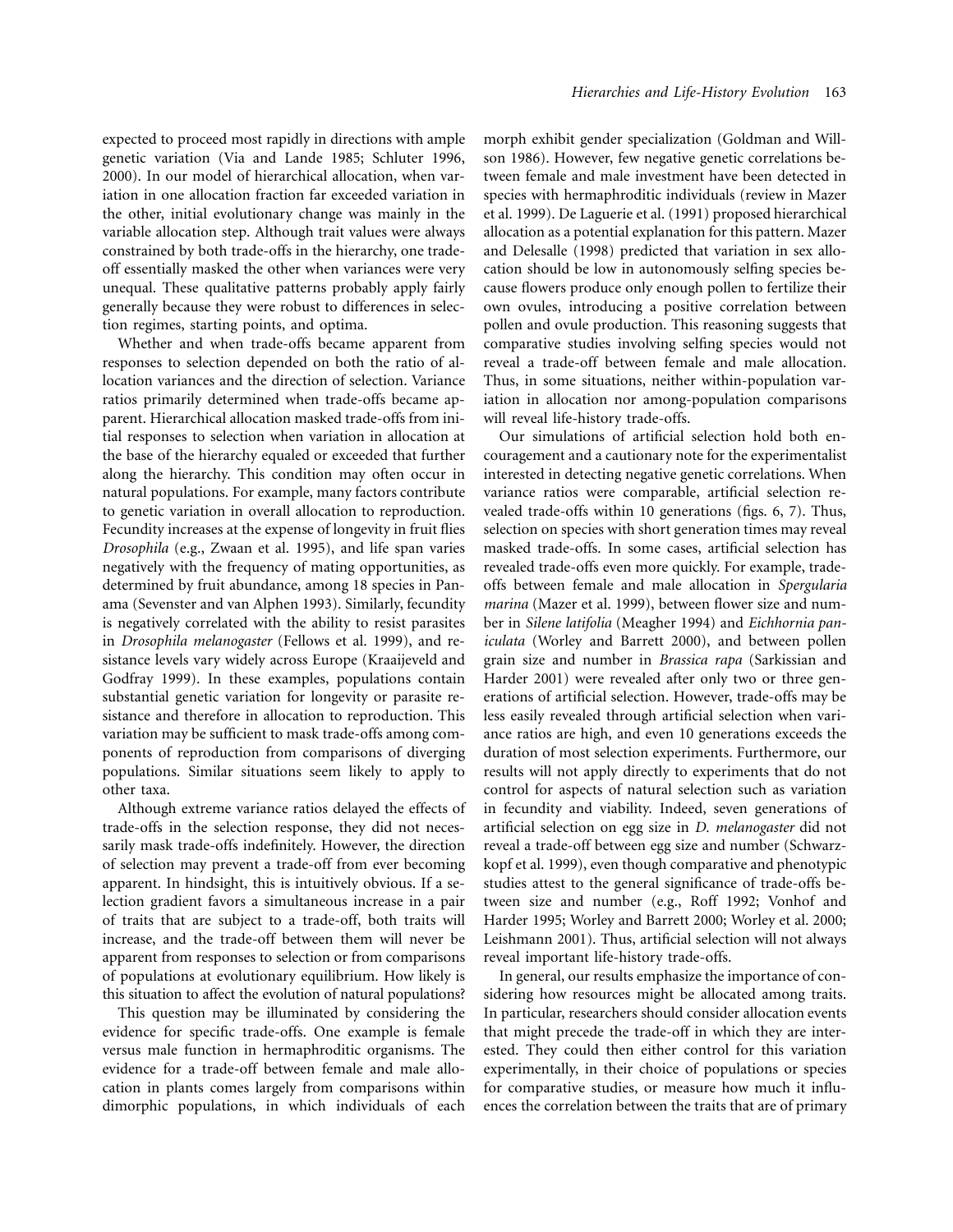interest (see also de Laguerie et al. 1991; Koelewijn and Hunscheid 2000; Worley and Barrett 2001).

#### *Evidence for Hierarchical Allocation*

Although existing data can be interpreted in terms of hierarchical allocation, virtually no studies have examined hierarchies explicitly. Thus, it is unclear whether the patterns of resource allocation and genetic variation modeled in our two-level hierarchy capture those in real organisms. This question may be addressed using classical quantitative genetics as well as other approaches aimed at identifying the number and action of genes influencing allocation patterns.

The modular construction of plants makes allocation hierarchies particularly easy to identify. For example, most species produce multiple inflorescences with numerous flowers, each producing many gametes (Venable 1996). Quantitative-genetic analysis of two populations of the tropical herb *Eichhornia paniculata* supported the occurrence of trade-offs between size and number of flowers produced per inflorescence and between inflorescence size and number. However, high genetic variation in investment per inflorescence often caused positive genetic correlations between flower size and number (Worley and Barrett 2001). To our knowledge, this is the first study to examine variation in the components of a proposed hierarchy.

Although traditional quantitative-genetic measurements provide some support for allocation hierarchies, they do not identify the genes controlling allocation within hierarchies. The ability to map quantitative trait loci (QTL) allows researchers to estimate how many genes affect individual traits and the frequency of pleiotropic effects on other traits (Mitchell-Olds 1995; Jones et al. 1997). In maize, for example, QTL affecting yield components (ear number, ear size, kernel mass and depth) suggest the presence of genes affecting overall investment in seeds and of others governing relative allocation among components of seed production (Veldboom and Lee 1996). QTL studies on *Arabidopsis thaliana* indicate a similar hierarchy (Mitchell-Olds 1996; Alonso-Blanco et al. 1999). As QTL studies accumulate, comparing both the number of genes influencing allocation within hierarchies and the magnitude of genetic variation at each level should become feasible.

Another approach to characterizing hierarchies may be to consider the physiology underlying patterns of resource allocation, as has been done for wing polymorphic insects (Zera and Denno 1997; Zera and Harshman 2001). In polymorphic species, short-winged females mature faster and produce larger, heavier ovaries than do long-winged females. These differences reflect a genetically based tradeoff between reproduction and dispersal ability (Zera and Mole 1994; Stirling et al. 2001), which is mediated through juvenile hormone (JH; Zera and Harshman 2001). JH also enhances ovarian growth and reduces wing and flight muscles in some nonpolymorphic species (Nijhout 1994). Thus, genes regulating JH influence reproductive allocation in insects, and variation in these genes may affect relationships among components of reproduction such as egg size and number. Hence, genes affecting JH may correspond to genes at the first level of a hierarchy involving reproductive allocation.

#### *Realism of the Model and Future Research*

In the model presented here, variance ratios profoundly affected both **G** and evolutionary trajectories (figs. 2, 3). However, many questions remain about the nature of real hierarchies. How many loci influence allocation fractions, and what is their mode of action? Is genetic variation in allocation at the base of hierarchies generally higher than, similar to, or lower than variation near the tips? Is the genetic variation in allocation fractions likely to remain constant over evolutionary time, as is assumed here (see de Jong and van Noordwijk 1992 and Dillmann and Foulley 1998 for more explicit models of multiplicative gene action)? How does the dynamic nature of resource allocation affect hierarchies, **G** matrices, and evolution? We consider these questions and suggest possibilities for future research.

Answering the first two questions clearly requires empirical study. Information from studies of QTL and biosynthetic pathways needs to be translated into **G** matrices and selection responses. One possibility is to generate artificial populations using model organisms, such as *A. thaliana* and *D. melanogaster*, with known variance ratios for the hierarchy of interest. Artificial selection on these populations could be used to test the predictions presented here. For example, responses to selection on offspring size and number could be compared in *D. melanogaster* lines with high and low genetic variation in fecundity. Alternatively, researchers could conduct similar studies using natural populations with contrasting variation in allocation at different levels of a hierarchy. For example, species with clonal propagation may vary more in allocation to sexual reproduction than aclonal species. Indeed, genetic variation in clonal versus sexual allocation has been demonstrated in several plants and animals (Ceplitis 2001). Thus, relative variation in allocation to components of reproduction (e.g., female vs. male) may be higher in nonclonal species, even if absolute variation is comparable, making it easier to detect trade-offs among such components.

Finally, these allocation models assumed that allocation occurs only once within each generation and therefore did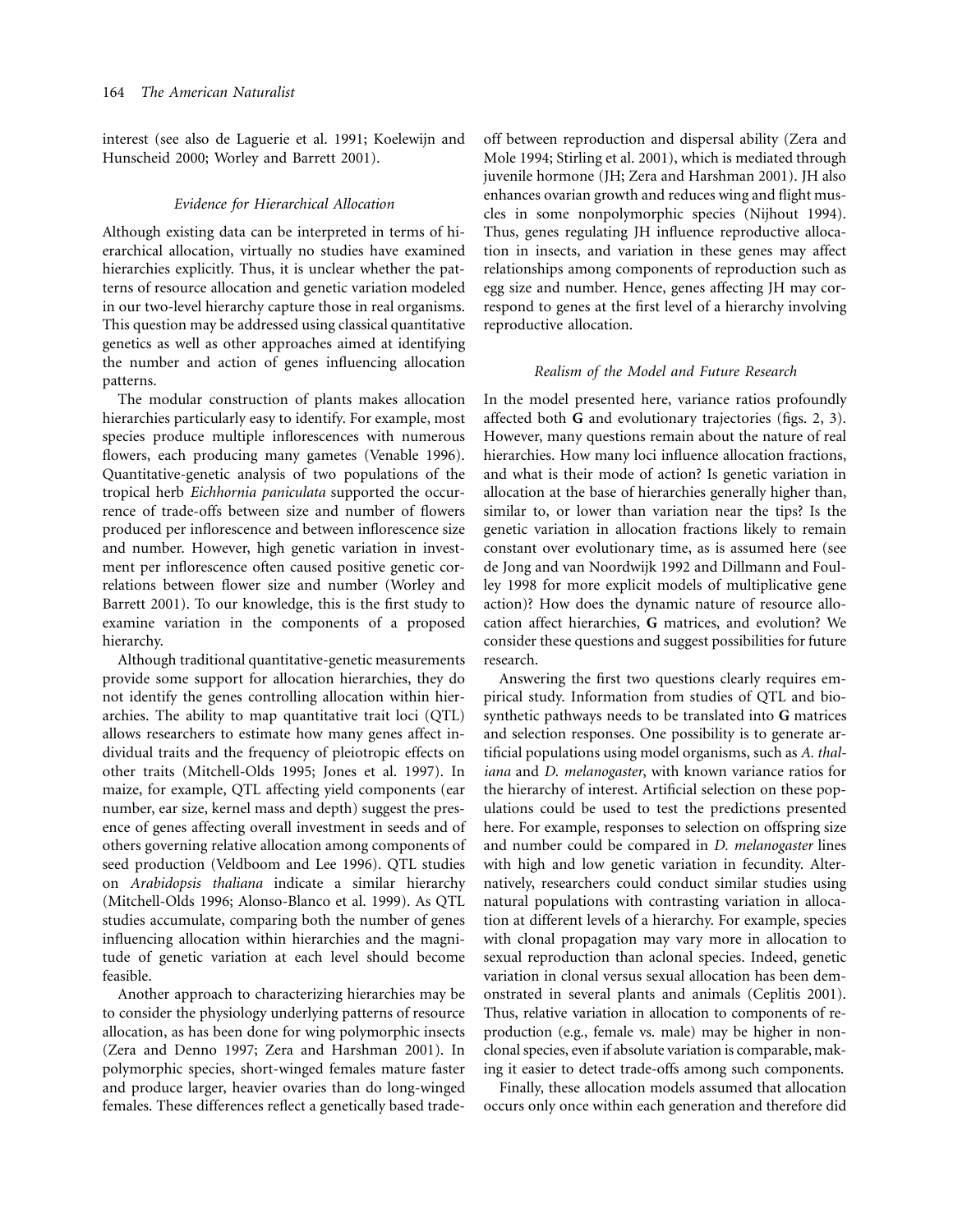not incorporate the dynamic nature of resource allocation. Many aspects of resource allocation are adjusted according to feedback from environmental stimuli. For example, investment in seeds and fruit often reduces further flower and gamete production (Silvertown 1987; Diggle 1993). Production of many costly secondary compounds by plants is inducible by herbivory or pathogen attack (Zengerl and Berenbaum 1997; Zengerl et al. 1997; Siemens and Mitchell-Olds 1998). Similarly, defense mechanisms employed by insects can be induced by parasites (Kraaijeveld and Godfray 1999). Finally, courtship effort by animals may be influenced by the attractiveness of their mates (Sheldon 2000). Because genotypes are likely to differ in the magnitude of their responses to such cues, their re-

sponse will add to the variation in allocation at a particular level of the hierarchy. These processes seem unlikely to alter the basic conclusions of our model, but their influence may increase overall variation in allocation and cause levels of variation within hierarchies to differ among populations.

## **Acknowledgments**

We thank G. de Jong, S. Mazer, L. Rowe, and an anonymous reviewer for insightful comments on an earlier version of the manuscript. This project was funded by Natural Sciences and Engineering Research Council of Canada research grants to D.H. and S.C.H.B. and an Ontario Graduate Scholarship to A.C.W.

## **APPENDIX**

**Table A1: G** matrices for three variance ratios ( $V_p$ :  $V_p$ ) and three patterns of resource allocation to  $T_1$ ,  $T_3$ , and  $T_4$ 

| Variance ratio       | $T_1 = 6, T_3 = 1.2,$<br>$T_{4} = 2.8^{a}$ |             | $T_1 = 6, T_3 = 3,$<br>$T_4 = 1^b$ |         | $T_1 = 1.8, T_3 = 6,$<br>$T_{4} = 2.2^{c}$ |         |         |             |                            |
|----------------------|--------------------------------------------|-------------|------------------------------------|---------|--------------------------------------------|---------|---------|-------------|----------------------------|
| $(V_{p_1}: V_{p_2})$ | $T_{1}$                                    | $T_{\rm a}$ | $T_{A}$                            | $T_{1}$ | $T_{3}$                                    | $T_{A}$ | $T_{1}$ | $T_{\rm a}$ | $T_{\scriptscriptstyle 4}$ |
| .1(.0003:.003):      |                                            |             |                                    |         |                                            |         |         |             |                            |
| $T_{1}$              | .03                                        | $-.009$     | $-.021$                            | .03     | $-.023$                                    | $-.008$ | .03     | $-.022$     | $-.008$                    |
| $T_{3}$              |                                            | .051        | .042                               |         | .065                                       | $-.043$ |         | .218        | $-.196$                    |
| $T_{4}$              |                                            |             | .063                               |         |                                            | .050    |         |             | .204                       |
| 1(.0003:.0003):      |                                            |             |                                    |         |                                            |         |         |             |                            |
| $T_{1}$              | .030                                       | $-.009$     | $-.021$                            | .030    | $-.023$                                    | $-.008$ | .030    | $-.022$     | $-.008$                    |
| $T_{3}$              |                                            | .008        | .002                               |         | .022                                       | .001    |         | .036        | $-.014$                    |
| $T_{A}$              |                                            |             | .020                               |         |                                            | .007    |         |             | .022                       |
| 10(.003:.0003):      |                                            |             |                                    |         |                                            |         |         |             |                            |
| $T_{1}$              | .300                                       | $-.090$     | $-.210$                            | .300    | $-.225$                                    | $-.075$ | .300    | $-.220$     | $-.081$                    |
| $T_{3}$              |                                            | .032        | .058                               |         | .174                                       | .051    |         | .181        | .039                       |
| $T_{4}$              |                                            |             | .152                               |         |                                            | .024    |         |             | .042                       |

Note: The variance ratios are those compared in figures 2 and 3. Numbers on the diagonals are genetic variances, and those on the off-diagonals are genetic covariances.

<sup>a</sup> Allocation patterns correspond to starting allocation 1 in figures 2 and 3.

<sup>b</sup> Allocation patterns correspond to the final allocations in figure 2*c*.

<sup>c</sup> Allocation patterns correspond to the final allocations in figure 2*d*.

#### **Literature Cited**

duction. Oxford Surveys in Evolutionary Biology 3: 83–131.

- Alonso-Blanco, C., H. Blankestijn-de Vries, C. J. Hanhart, and M. Koornneef. 1999. Natural allelic variation at seed size loci in relation to other life history traits of *Arabidopsis thaliana*. Proceedings of the National Academy of Sciences of the USA 96:4710–4717.
- Bateman, A. J. 1948. Intrasexual selection in *Drosophila*. Heredity 2:349–368.

Bell, G., and V. Koufopanou. 1986. The cost of repro-

- Bohrnstedt, B. B., and A. S. Goldberger. 1969. On the exact covariance of products of random variables. Journal of the American Statistical Association 64:1439–1442.
- Calvo, R. 1993. Evolutionary demography of orchids: intensity and frequency of pollination and the costs of fruiting. Ecology 74:1043–1051.
- Ceplitis, A. 2001. Genetic and environmental factors affecting reproductive variation in *Allium vineale*. Journal of Evolutionary Biology 14:721–730.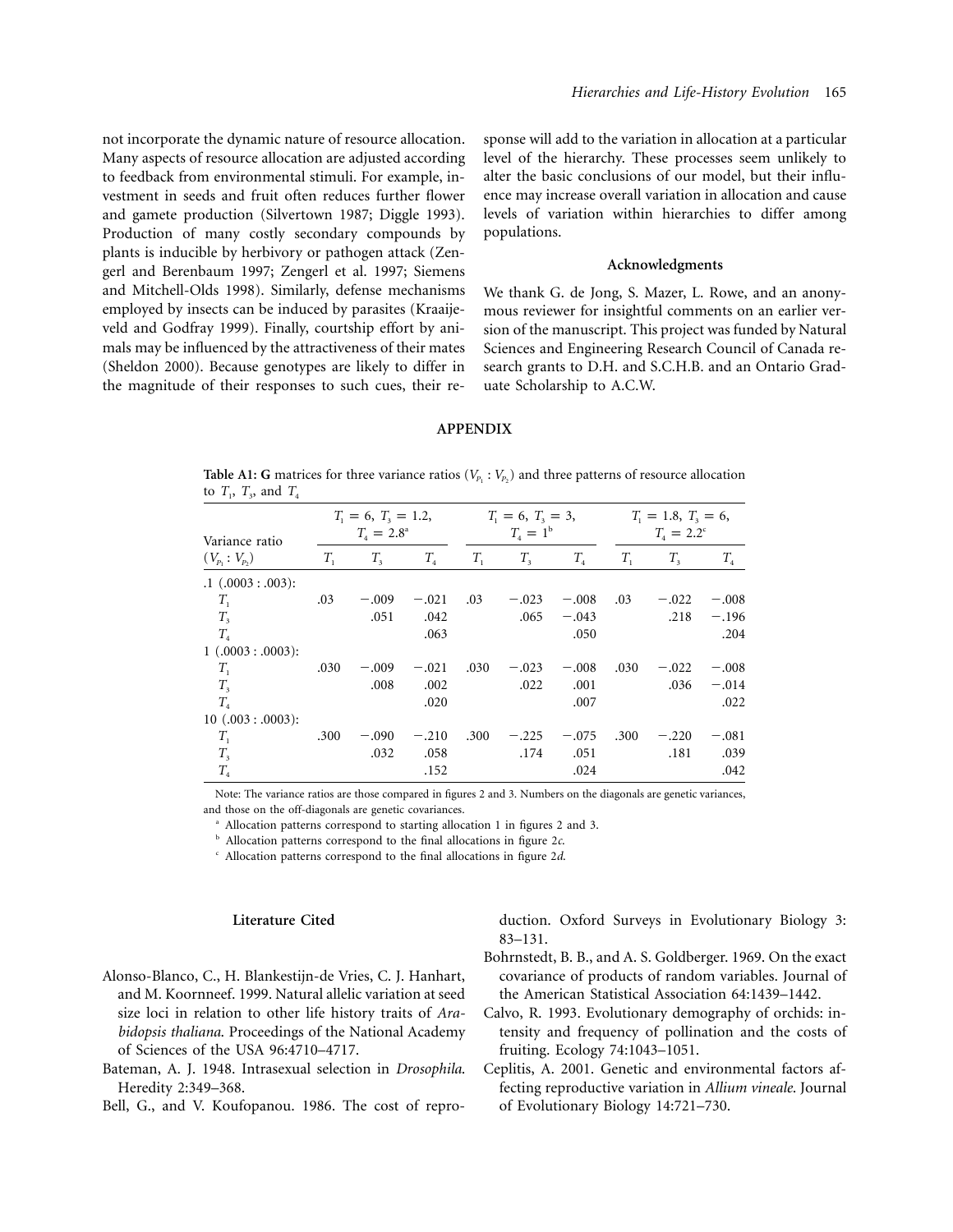- Charlesworth, B. 1990. Optimization models, quantitative genetics, and mutation. Evolution 44:520–538.
- Charlesworth, D., and B. Charlesworth. 1981. Allocation of resources to male and female functions in hermaphrodites. Biological Journal of the Linnean Society 15: 57–74.
- Charlesworth, D., and M. Morgan. 1991. Allocation of resources to sex functions in flowering plants. Philosophical Transactions of the Royal Society of London B, Biological Sciences 332:91–102.
- Charnov, E. L. 1982. The theory of sex allocation. Princeton University Press, Princeton, N.J.
- de Jong, G. 1993. Covariances between traits deriving from successive allocations of a resource. Functional Ecology 7:75–83.
- de Jong, G., and A. J. van Noordwijk. 1992. Acquisition and allocation of resources: genetic (co)variances, selection, and life histories. American Naturalist 139: 749–770.
- de Laguerie, P., I. Olivieri, A. Atlan, and P.-H. Gouyon. 1991. Analytic and simulation models predicting positive genetic correlations between traits linked by tradeoffs. Evolutionary Ecology 5:361–369.
- Diggle, P. K. 1993. Developmental plasticity, genetic variation, and the evolution of andromonoecy in *Solanum hirtum* (Solonaceae). American Journal of Botany 80: 976–973.
- Dillmann, C., and J.-L. Foulley. 1998. Another look at multiplicative models in quantitative genetics. Genetics Selection Evolution 30:543–564.
- Falconer, D. S., and T. F. C. Mackay. 1996. Introduction to quantitative genetics. 4th ed. Longman, Harlow.
- Fellows, M. D. E., A. R. Kraaijeveld, and H. C. Godfray. 1999. The relative fitness of *Drosophila melanogaster* (Diptera: Drosophilidae) that have successfully defended themselves against the parasitoid *Asobara tabida* (Hymenoptera, Braconidae). Journal of Evolutionary Biology 12:123–128.
- Goldman, D. A., and M. F. Willson. 1986. Sex allocation in functionally hermaphroditic plants: a review and critique. Botanical Review 52:157–194.
- Houle, D. 1991. Genetic covariance of fitness correlates: what genetic correlations are made of and why it matters. Evolution 45:630–648.
- ———. 1992. Comparing evolvability and variability of quantitative traits. Genetics 130:195–204.
- Jones, N., H. Ougham, and H. Thomas. 1997. Markers and mapping: we are all geneticists now. New Phytologist 137:165–177.
- Koelewijn, H. P., and M. P. H. Hunscheid. 2000. Intraspecific variation in sex allocation in hermaphroditic *Plantago coronopus* (L.). Journal of Evolutionary Biology 13:302–315.
- Kraaijeveld, A. R., and H. C. Godfray. 1999. Geographic variation in the evolution of resistance and virulence in *Drosophila* and its parasitoids. American Naturalist 153(suppl.):S61–S74.
- Lande, R. 1979. Quantitative genetic analysis of multivariate evolution applied to brain : body size allometry. Evolution 34:402–416.
- ———. 1982. A quantitative genetic theory of life history evolution. Ecology 62:607–615.
- Leishman, M. R. 2001. Does the seed size/number tradeoff model determine plant community structure? an assessment of the model mechanisms and their generality. Oikos 93:294–302.
- Lloyd, D. G. 1984. Gender allocation in outcrossing cosexual plants. Pages 277–300 *in* R. Dirzo and J. Sarukhan, eds. Perspectives on plant population ecology. Sinauer, Sunderland, Mass.
- Mazer, S. J., and V. A. Delesalle. 1998. Contrasting variation within and covariation between gender-related traits in autogamous versus outcrossing species. Evolutionary Ecology 12:403–425.
- Mazer, S. J., V. A. Delesalle, and P. R. Neal. 1999. Responses of floral traits to selection on primary sexual investment in *Spergularia marina* (Caryophyllaceae): the battle between the sexes. Evolution 53:717–731.
- Meagher, T. R. 1994. The quantitative genetics of sexual dimorphism in *Silene latifolia* (Caryophyllaceae). II. Response to sex-specific selection. Evolution 48:939–951.
- Mitchell-Olds, T. 1995. The molecular basis of quantitative genetic variation in natural populations. Trends in Ecology & Evolution 10:324–328.
- ———. 1996. Genetic constraints on life-history evolution: quantitative-trait loci influencing growth and flowering in *Arabidopsis thaliana*. Evolution 50:140–145.
- Nijhout, H. F. 1994. Insect hormones. Princeton University Press, Princeton, N.J.
- Reznick, D. 1985. Costs of reproduction: an evaluation of the empirical evidence. Oikos 44:257–167.
- ———. 1992. Measuring the costs of reproduction. Trends in Ecology & Evolution 7:42–45.
- Roff, D. A. 1992. The evolution of life histories: theory and analysis. Chapman & Hall, New York.
- Sarkissian, T. S., and L. D. Harder. 2001. Direct and indirect responses to selection on pollen size in *Brassica rapa* L. Journal of Evolutionary Biology 14:458–468.
- Schluter, D. 1996. Adaptive radiation along genetic lines of least resistance. Evolution 50:1766–1774.
- ———. 2000. The ecology of adaptive radiation. Oxford University Press, Oxford.
- Schwarzkopf, L., M. W. Blows, and M. J. Caley. 1999. Lifehistory consequences of divergent selection on egg size in *Drosophila melanogaster*. American Naturalist 154: 333–340.